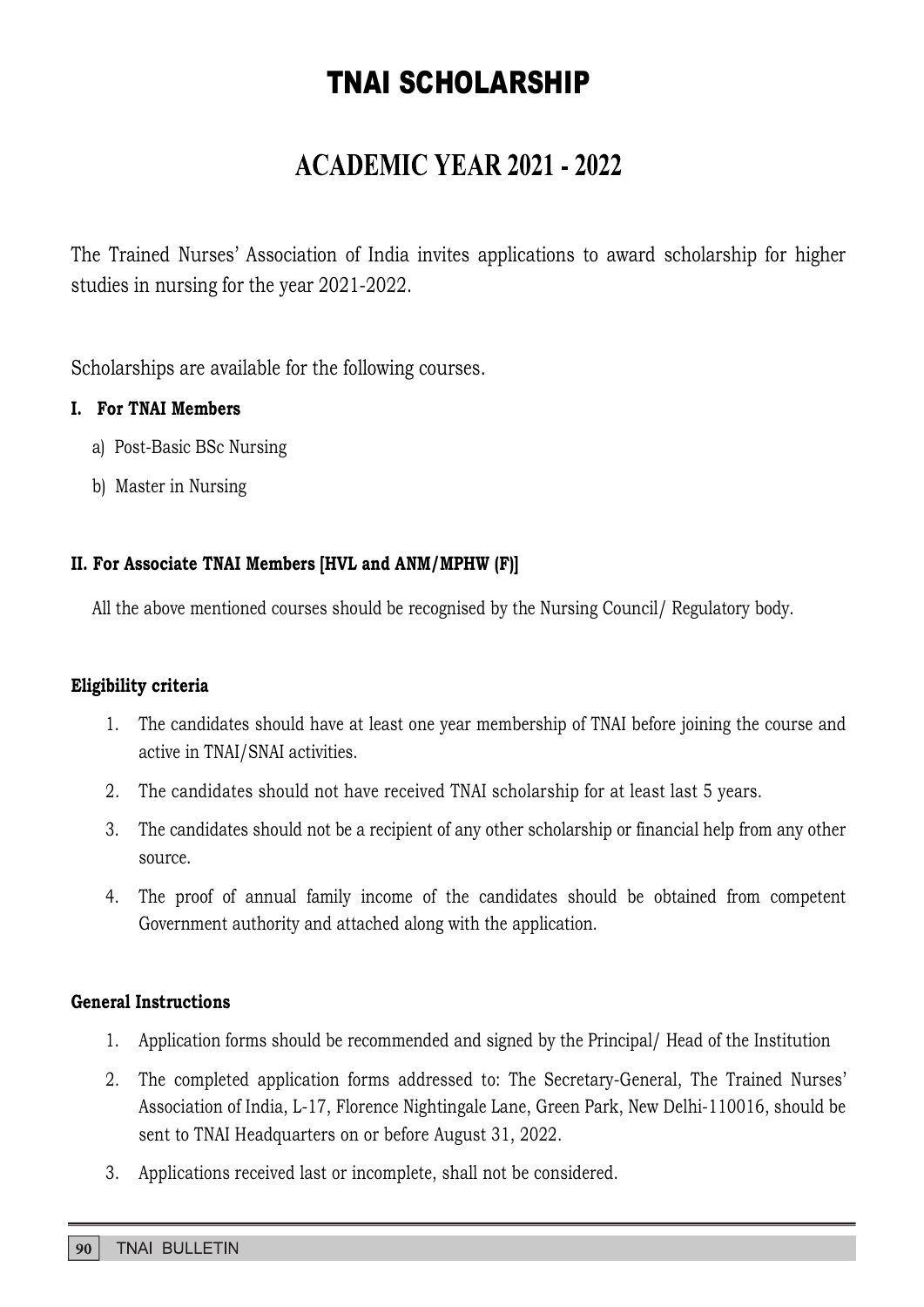### THE TRAINED NURSES' ASSOCIATION OF INDIA

#### APPLICATION FOR TNAI SCHOLARSHIP: 2021-2022 Academic Year

|    |                                                                                                                                                           | THE TRAINED NURSES' ASSOCIATION OF INDIA                                                                              |                 |
|----|-----------------------------------------------------------------------------------------------------------------------------------------------------------|-----------------------------------------------------------------------------------------------------------------------|-----------------|
|    |                                                                                                                                                           |                                                                                                                       |                 |
|    |                                                                                                                                                           |                                                                                                                       |                 |
|    |                                                                                                                                                           |                                                                                                                       |                 |
|    |                                                                                                                                                           | Headquarters: L-17, Florence Nightingale Lane, Green Park, New Delhi-110016                                           |                 |
|    |                                                                                                                                                           | <b>APPLICATION FOR TNAI SCHOLARSHIP: 2021-2022 Academic Year</b>                                                      |                 |
|    |                                                                                                                                                           |                                                                                                                       |                 |
|    | (in block letters)                                                                                                                                        |                                                                                                                       | Photograph      |
|    |                                                                                                                                                           |                                                                                                                       |                 |
|    |                                                                                                                                                           |                                                                                                                       |                 |
|    |                                                                                                                                                           |                                                                                                                       |                 |
|    |                                                                                                                                                           |                                                                                                                       |                 |
|    |                                                                                                                                                           |                                                                                                                       |                 |
|    |                                                                                                                                                           |                                                                                                                       |                 |
|    | 10. Commencement of course: (MM/YY)                                                                                                                       | Date of completion of course: (MM/YY) ________________                                                                |                 |
|    |                                                                                                                                                           |                                                                                                                       |                 |
|    |                                                                                                                                                           |                                                                                                                       |                 |
|    | 12. Are you getting any financial help/stipend/scholarship/deputation/ from any other source/institution? Or you have to resign your job to take          |                                                                                                                       |                 |
|    | up the study? If yes, please give details:                                                                                                                | <u> 1989 - Johann Harry Harry Harry Harry Harry Harry Harry Harry Harry Harry Harry Harry Harry Harry Harry Harry</u> |                 |
|    |                                                                                                                                                           |                                                                                                                       |                 |
|    |                                                                                                                                                           | ,我们也不能在这里的人,我们也不能在这里的人,我们也不能在这里的人,我们也不能在这里的人,我们也不能在这里的人,我们也不能在这里的人,我们也不能在这里的人,我们                                      |                 |
|    | A. I undertake to refund the whole amount of scholarship paid to me, by the Trained Nurses' Association of India in case I am offered financial           |                                                                                                                       |                 |
|    | help from any other source(s).<br>B. I hereby certify that the information given in this application form is true to the best of my knowledge and belief. |                                                                                                                       |                 |
|    |                                                                                                                                                           |                                                                                                                       |                 |
|    |                                                                                                                                                           | Signature of the candidate                                                                                            |                 |
|    |                                                                                                                                                           | <b>Recommendation</b>                                                                                                 |                 |
|    |                                                                                                                                                           |                                                                                                                       |                 |
|    | 1.<br>eligibility for the TNAI Scholarship.                                                                                                               | Recommendation by the Principal/Head of the Institution keeping in view, the merit of the candidate and the           |                 |
|    |                                                                                                                                                           |                                                                                                                       |                 |
|    |                                                                                                                                                           |                                                                                                                       |                 |
|    |                                                                                                                                                           |                                                                                                                       |                 |
|    |                                                                                                                                                           | E-mail ID& Mobile No.: internal and the control of the control of the control of the control of the control of        |                 |
| 2. |                                                                                                                                                           | Status of SNAI unit in the institution including payment of National subscription (2021-22)                           | <u>Yes / No</u> |